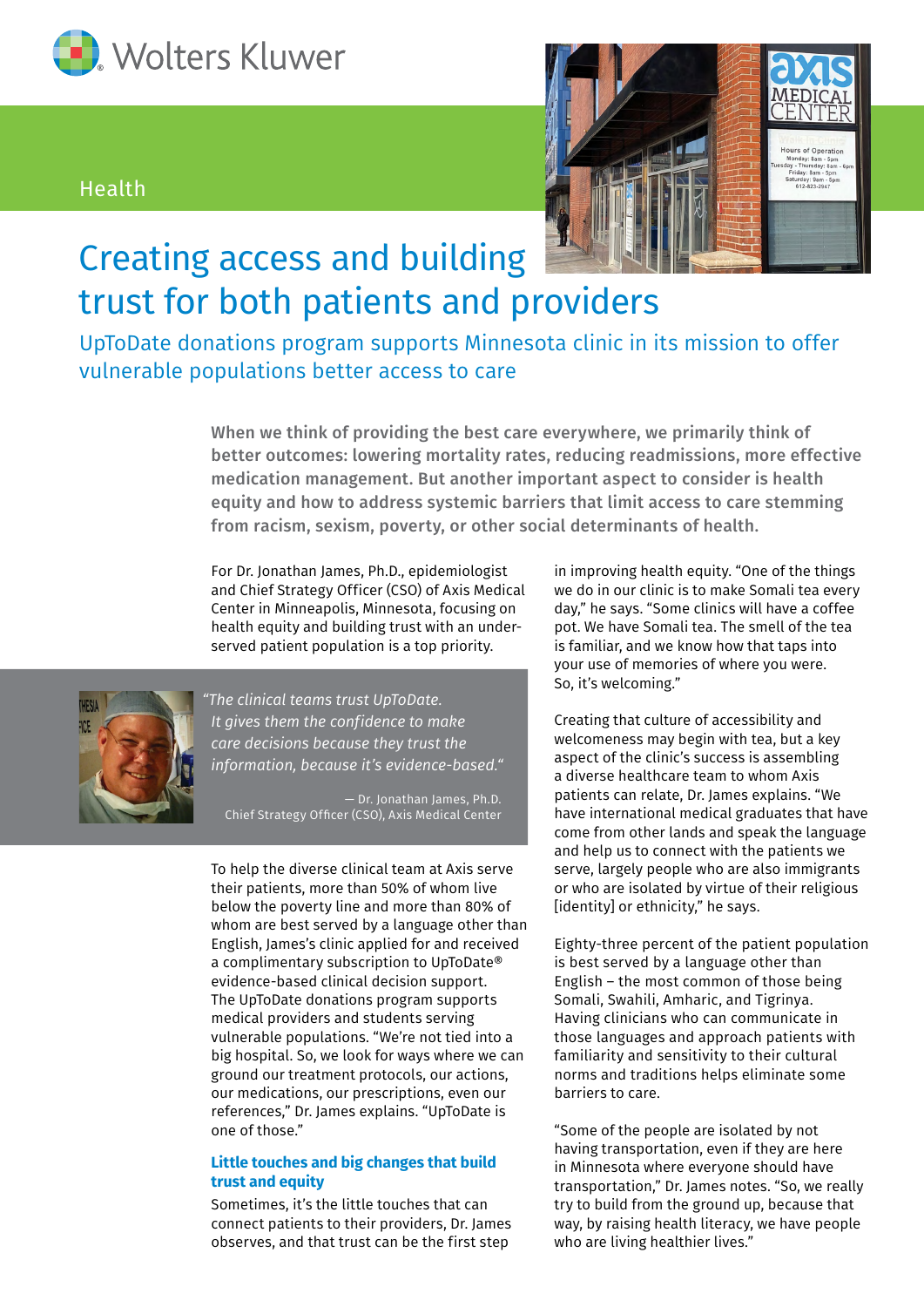Patients who have migrated from regions that have experienced famine, civil war, or other crisis-level events frequently suffer from post-traumatic stress disorder or struggle with anxiety due to family members unable to leave those difficult situations, Dr. James adds. That compounds health concerns and are conditions that need to be understood and considered by the care team.

*"By raising health literacy, we have people who are living healthier lives."*

— Dr. Jonathan James, Ph.D.

#### **Ramifications of social determinants of health**

For Dr. James and his colleagues, an important factor to consider when evaluating patient risk is social determinants of health, defined by the U.S. Department of Health and Human Services as the conditions in the environments where people are born, live, and spend their time that affect a wide range of health, functioning, and quality-of-life outcomes and risks. Many of his patients exhibit behaviors driven by their ethnicity or the culture of their country of origin. Others experience limited access to resources due to lack of transportation or language barriers.

Any and all of these factors can impact a patient's health and wellness. "Can you imagine going to a country and not speaking any of the language?" Dr. James asks. "How would you do? Just finding housing would be a challenge, and we know that [housing insecurity] undermines good healthcare."

In an effort to fill those gaps, the clinic attempts to meet patients where they are with programs like a mammogram truck that was able to quickly process 43 patients through routine preventive mammograms in one day. One woman who came for an exam after years of skipping her preventive care was found to have advanced breast cancer, Dr. James recalls, and his team had her immediately referred to a specialist and booked for surgery the next day.

However, because that patient came from a culture in which women did not discuss women's health issues openly with their families, no one came to support her through the experience, Dr. James says. One of the clinic's international trainees was of a similar background, and she immediately recognized and understood the patient's situation and was able to offer her much needed support.

### **Culture and COVID-19**

COVID-19 was a particular challenge for Dr. James and his staff, as language barriers and the spread of misinformation made it difficult to communicate important facts about virus prevention and vaccines to patients who were already isolated or having difficulty accessing the care they needed. "We couldn't get anybody to accept the COVID vaccine," he says. "So, I finally went over to the mosque, and I sought out the imam and I said, 'You got to come over and have a vaccine.' I told him why. I told them the data, and he said, 'Okay, I'll do that for you.'"

The imam made a big show of getting vaccinated in front of a crowd of patients in the waiting room, before declaring, "Thank you, I'll be back in a month for the second dose."

"Everybody else lined up immediately and said, 'Me, too,'" Dr. James says. "That is what you have to do to bridge culture and ethnicity: You have to understand, who is in a position of authority? Who is in a position of respect? Who's in a position to lend that authority and respect to improve healthcare in the community? And that's what we try to do. It's not pandering. It's just simply giving information to the right people and then having those people help to advocate for better healthcare."

#### **Arming clinicians with the tools to 'serve'**

Without the clinic's complimentary subscription to UpToDate, "many of the providers here would feel on their own, because not only is the patient kind of isolated and without a support structure, but so are the providers in the clinic," Dr. James says, noting that many of his international staff feel the same isolation of language, culture, and access to resources that the patients feel.

"The clinical teams trust UpToDate. It gives them the confidence to make care decisions because they trust the information, because it's evidence-based," he says. "It's interesting how you have these parallel themes of trust: Patients trusting the clinical teams; clinical teams trusting UpToDate, to make sure that they're getting the right information to make those care decisions for the patients they care about."

UpToDate lends a "credibility factor," he says. An international medical graduate going into their residency at Axis Medical Center will reference UpToDate on average five to seven times a day to confirm treatment plans and better understand conditions on their way to